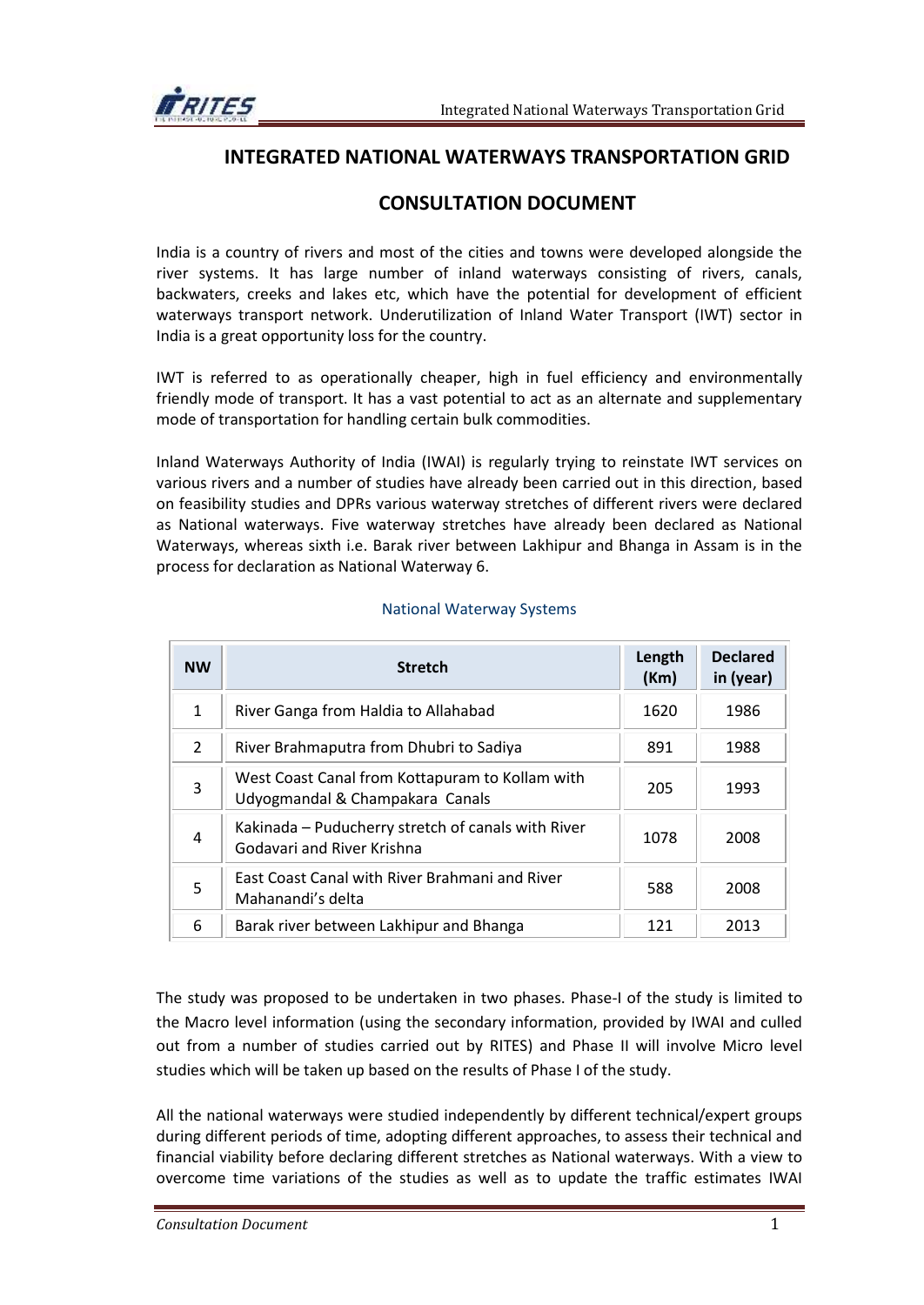

entrusted RITES Ltd., a study with the limited scope "for developing Integrated National Transportation Grid and identifying Specific Projects for Private Investment for the development of Inland Water Transport System in the Country, with the following terms of reference.

## **Terms of Reference (TOR)**

- *Formulate projects for each National Waterways system by identifying the projects for best investment.*
- *Identify projects to be considered under PPP operations/concession agreement.*
- *Identify potential IWT terminals on NW-1, NW-2, NW-3, NW-4, NW-5 and NW-6.*
- *Develop Rail & Road connectivity to the identified/proposed terminals.*
- *Develop Sea Port and National Waterway connectivity including both physical and improvement of the existing charges for commercially viable connectivity.*
- *Establish Multi/Inter-model grid for smooth movement of goods traffic on each National Waterways.*
- *Workout costs for Developing Integrated Transportation Grid around National Waterways.*

Study commenced with literature survey that involved close scrutiny of secondary information available from different Reports and documents and brought out various locations identified by different research teams on different waterways that formed basis for declaration of these waterways as the National Waterways.

As indicated earlier, different waterways were studied by varying agencies assigned by the IWAI during different periods of time, thereby, base year traffic, inter-modal costs as well as traffic projection period given in the Reports are different. Moreover, to arrive at infrastructural development cost and traffic estimation, different agencies have adopted different approach. In each of these Reports, commodity wise volumes of divertible traffic to proposed Inland Water Transport, different horizon years have been given.

Since, information provided by the different expert agencies pertained to different base years for traffic estimation, projection period and inter-modal costs the Consultants have taken appropriate steps to up-date traffic flows to base year of current study (2011-12) and reconfirm/re-estimate traffic projections. For up-dation of commodity wise traffic estimates covering primary hinterland of each waterway, actual rail flow data for 2011-12 have used, whereas for road sector, road flow estimates for 2007-08 given in Total Transport System Study (TTSS) conducted by RITES on behalf of Planning Commission have been brought to 2011-12 levels by applying appropriate raising factors.

For developing proposed facilities required at various IWT terminals four year period have been assigned. First year is allocated for obtaining necessary sanctions and approvals and following three years are dedicated for construction of the terminal infrastructure. Inland Water Transportation services on the proposed corridors are assumed to commence from 2016-17.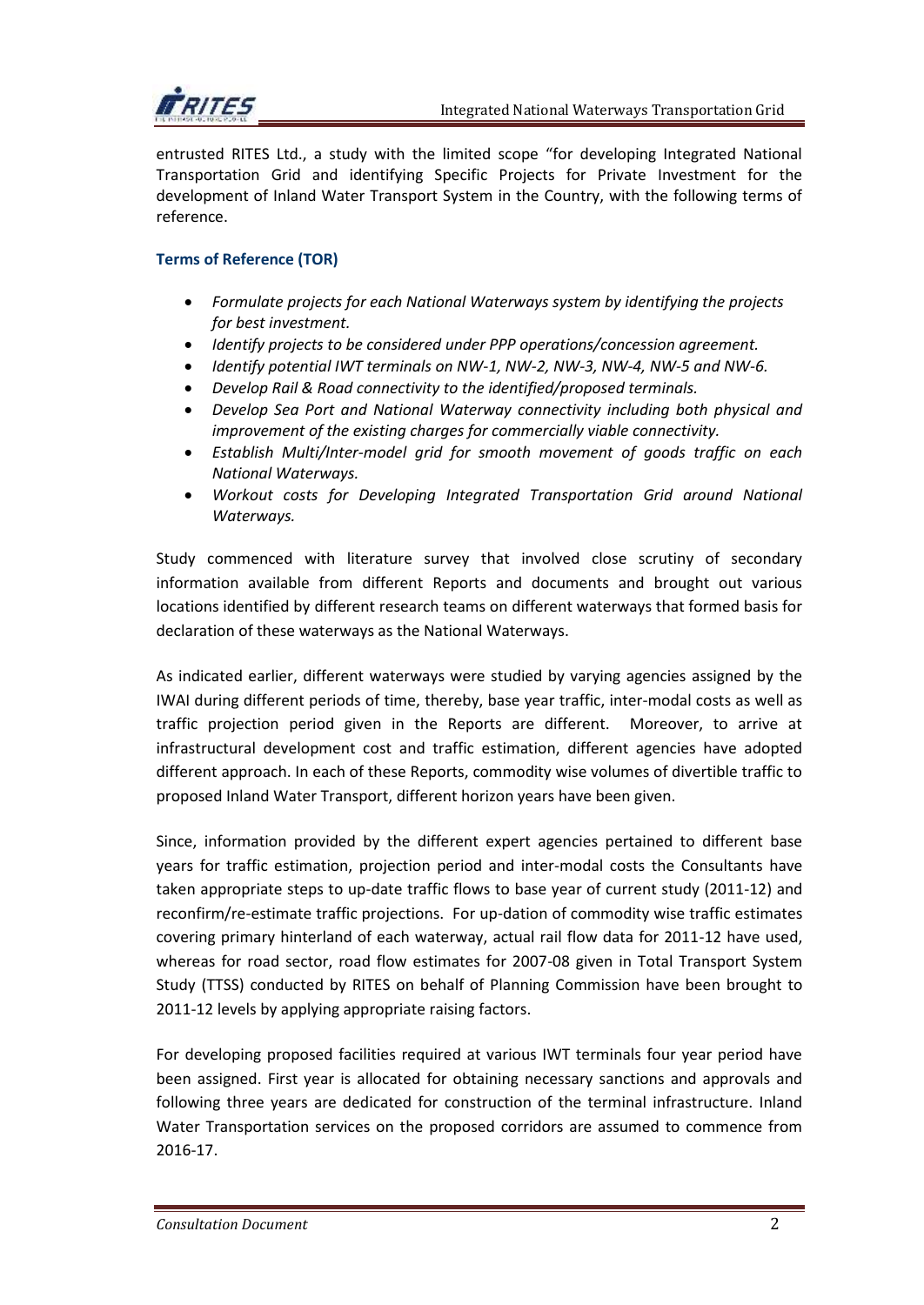

In view of the fact that all the past IWT studies were carried out with specific objectives, representing specified waterway system, therefore no national waterway systems grid was envisaged. In the current study, an attempt has been made to establish Total Transport System Grid in which Rail, Road and IWT form a part.

National Waterways 1, Ganga-Bhagirthi–Hoogly river system passes through the states of Uttar Pradesh, Bihar, Jharkhand and West Bengal, a distance of about 1620 km, serving nearly 42 traffic regions, between Allahabad and Haldia (Sagar). Major Ports such as; Haldia and Kolkata and important cities like; Kolkata, Patna, Varanasi and Allahabad fall under its primary hinterland. The river system serves richly endowed natural reserve areas as well as a large number of industrial units comprising Thermal Power Plants, Iron & Steel Plant, Sugar Milles, Cement Industry, Small Scale Industries etc.

River Brahmaputra between Dhubri and Sadiya over a length of about 891 km was declared as NW2 in 1988. It serves the states of Assam, Meghalaya and Arunachal Pradesh covering about 37 traffic regions. Because of its connectivity with National Waterway 1 through protocol route via Bangladesh its catchment area is extended up-to the state of West Bengal, thereby establishing its connectivity with Haldia and Kolkata ports.

An Indo-Bangladesh Protocol on Inland Water Transit & Trade exists between India and Bangladesh under which inland vessels of one country can transit through the specified routes of the other country. The existing protocol routes are: Kolkata-Pandu-Kolkata, Kolkata-Karimganj – Kolkata, Rajshahi-Dhulian-Rajshahi, and Pandu-Karimganj-Pandu. For inter-country trade, four ports of call have been designated in each country, namely; India – Haldia (West Bengal), Kolkata (West Bengal), Pandu (Assam), Karimganj (Assam) and Silghat (Assam) and Bangladesh - Narayanganj, Khulna, Mongla, Sirajganj and Ashuganj.

National Waterway-3 (NW-3) comprises West Coast Canal from Kottapuram to Kollam with Udyogmandal and Champakara Canals and extends over a distance of 205 km, in the state of Kerala. It has no connectivity with any other declared national waterway systems of the country. The waterway is directly linked to Cochin Port, therefore it can offer cost effective solution in handling foreign trade through the said port.

National Waterway 4 (NW-4) comprises Kakinada-Puducherry Canal System integrated with Rivers Godavari and Krishna. NW-4 can offer cost effective IWT services over a distance of about 1078 km covering states of Andhra Pradesh, Tamil Nadu and Union Territory of Puducherry. All the civil districts (19) falling along the considered river systems are covered under the primary hinterland. NW4 offers connectivity to intermediate-ports like; Kakinada, Machilipatnam, Krishnapatnam and major port as Chennai and Ennore as well as it serves important cities like; Chennai, Visakhapatnam, Vijayawada, etc. Although it does not provide linkage to any other declared national waterways, it can supplement other modes of transport by serving high transport demand corridors.

National Waterway 5 (NW-5) in the state of Odisha, extends from Talcher to Paradip Port and Dhamra Port, areas richly endowed with natural reserves on the one end and country's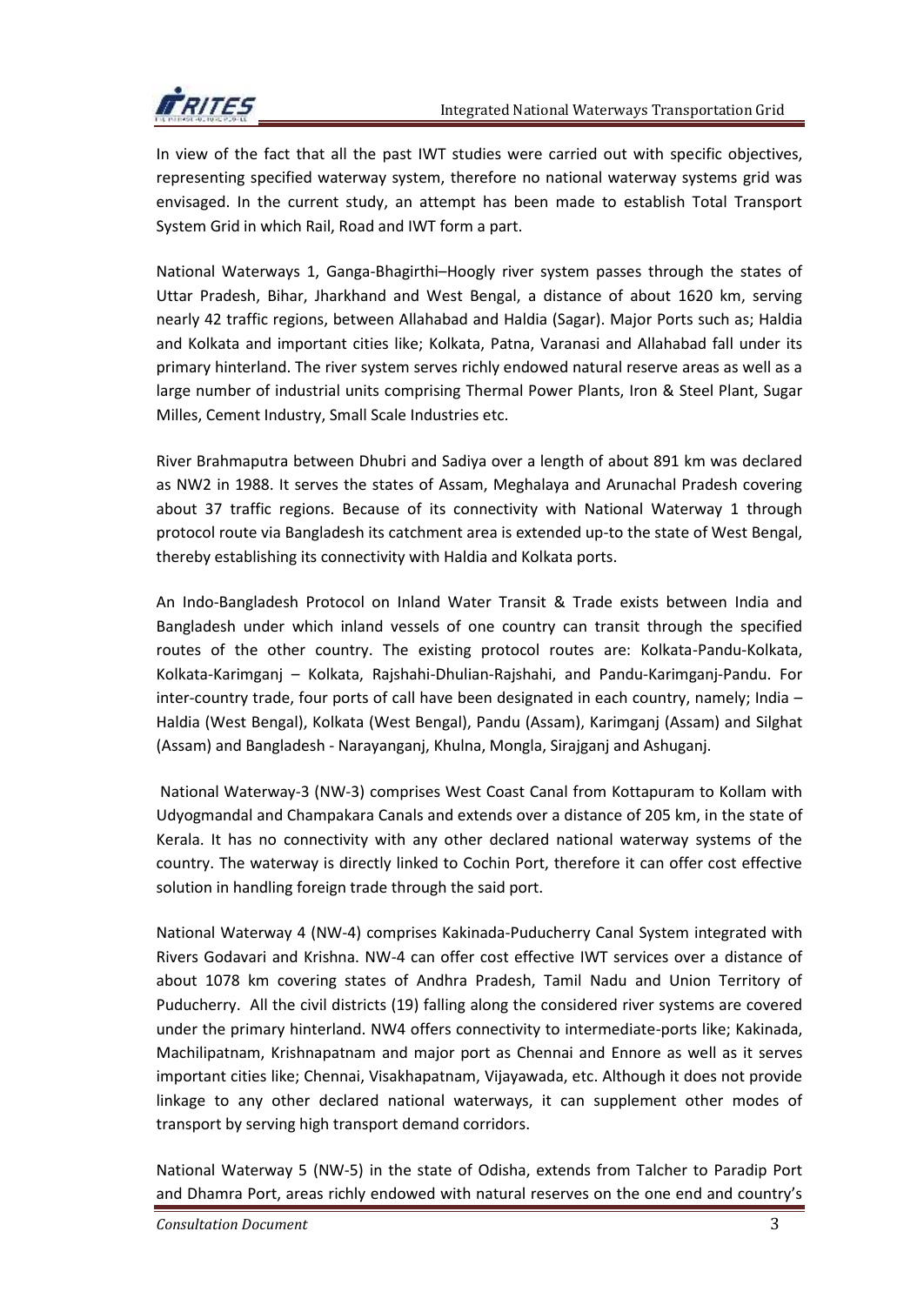major port on the other. It includes East Coast Canal with River Brahmani and River Mahanadi's delta (623 km). By developing Hijili tidal waterway systems, IWT services on NW-5 can offer connectivity up to Haldia that can result in extension of services up to Allahabad (Uttar Pradesh) on NW1, up to Sadiya (Assam) on NW2 and up to Lakhipur (Assam) on NW6. The corridor is likely to contribute movement of coal & other ores to thermal plants, fertilizers plants etc.

A stretch of river Barak between Lakhipur and Bhanga (121 km) is under consideration for declaration as Sixth National Waterway (NW-6). Like NW-2, NW-6 is also connected to Kolkata and Haldia and other IWT terminals in NW 1 via protocol route and further to NW 5. Although declared river stretch falls in the state of Assam, because of distance advantage offered by the proposed waterways (using protocol route) between rest of India and some of the Eastern States like Tripura, Mizoram and Manipur, its catchment area has been expanded.

National Waterways Grid: Although, all the declared waterway systems cannot be joined to form a national waterway grid, four out of the six national waterways can form a grid in the Eastern Region of the country i.e. NW-1 can be connected to NW-2 and NW-6 using protocol route through Bangladesh. Similarly, NW5 that extends up to Paradip Port can also be joined in the National Waterway grid through backwaters of Hooghly and Hijily tidal canal. Connectivity would further increase the area of influence of each designated waterway system. Proposed National Waterways Grid involves overall rivers length of 3220 km (excluding Indo-Bangladesh Protocol Route). Grid is likely to serves 11 states namely; Uttar Pradesh, Bihar, Jharkhand, West Bengal, Assam, Meghalaya, Arunachal Pradesh, Tripura, Mizoram, Manipur and Odisha serving 108 civil districts.

National Inter-Modal Grid : In the light of this, to offer cost effective transport solution at the nation level, it is important to develop optimum inter-modal mix, wherein IWT is also a part. To avail entire benefits of different modes, each mode should play a complimentary role. In the current study an attempt has been made to link indentified potential IWT terminal/locations with national rail and road network, to prepare inter-modal national transport grid. In the case of rail, nearest railheads have been identified and for road, connectivity up to the nearest National or State Highways have been established.

National Inter-modal Grid, comprising rail, road and IWT (covering six declared National Waterways) spread over a total length of 4503 km is likely to serves 14 states and 137 civil districts under the primary hinterland.

In view of the fact that no regular IWT services are operated on the identified corridors (National Waterways) as well as study assigned is limited to secondary data, to arrive at 2011-12 levels of IWT potential traffic, Consultants have adopted a set of IWT operating assumptions, such as;

 *Fairways, navigation channel/depths (constant water draft of 2.0 to 2.5 meters and navigational aids maintained by IWAI*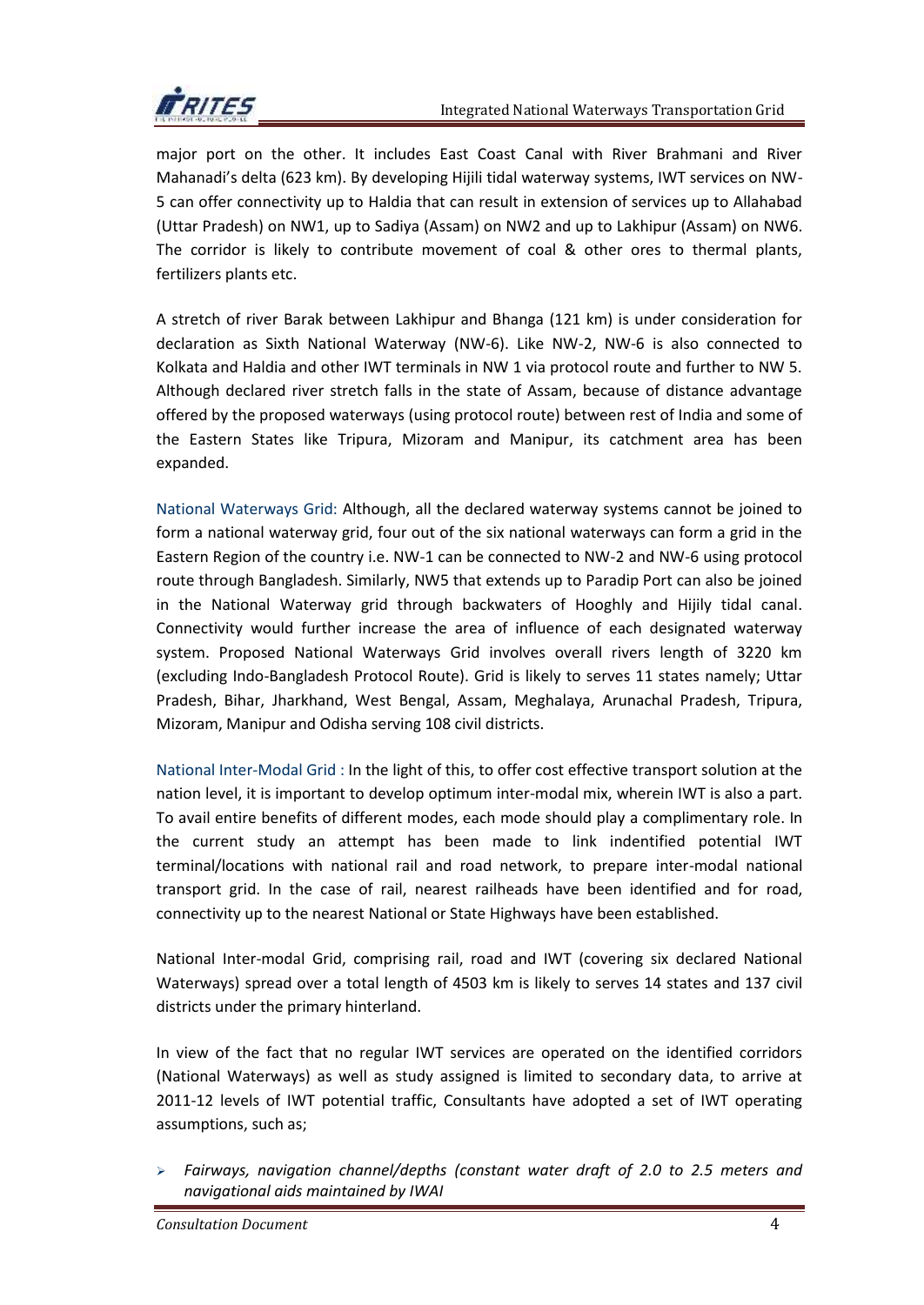

- *Indo-Bangladesh Protocol route would be maintained. To meet future demand list of permissible locations for handling traffic may be enhanced.*
- *All IWT terminals are connected to the national rail and road network.*
- *No procedural delays towards obtaining approvals and clearances from various government authorities have been considered. One year period is earmarked for such sanctions.*
- *There are no corridor capacity constraints in either modes of transport.*
- *IWT would offer cost effective transport services, in comparison to other modes.*
- *If economical, potential agencies would utilize IWT corridors.*

Similarly, there are factors affecting inter-modal shift (level of diversion) in favour of IWT

- *Type of commodity and volumes (Bulk/Break Bulk/Container/Perishable)*
- *Long Term & firm commitment of traffic*
- *Actual place of origin / destination within the region*
- *Existing modal choice*
- *Port – IWT connectivity*
- *Empty return ratio/return load to IWT*
- *Deep sea transshipment, wherever feasible (avoiding berthing / port charges / costs)*

Comparative intermodal costs are one of the visible decision making tools for the users. Intermodal comparative costs given in "Report of the Inter – Ministerial Committee to Identify New Areas of Private Investment in the Inland waterways Transport (IWT) Sector" Planning Commission, (Transport Division), 30th November 2012, overall advantage of IWT vis-à-vis other modes have been worked out. In the current exercise, to encourage and promote dependence on IWT services tax exemption has been considered. Comparative inter modal costs Rs/TKm considered are given as under:

| Mode                                                          | VOC/Freight<br>(Rs/TKm) | <b>Taxes</b> | <b>Total</b><br>Rs/TKm |  |  |  |  |  |
|---------------------------------------------------------------|-------------------------|--------------|------------------------|--|--|--|--|--|
| Railways *                                                    | 1.36                    | 3.71%        | 1.41                   |  |  |  |  |  |
| Highways**                                                    | 2.50                    | 3.09%        | 2.58                   |  |  |  |  |  |
| <b>IWT</b>                                                    | 1.06                    | Nil          | 1.06                   |  |  |  |  |  |
| Source: Railways- Ministry of Railways, Road-TTSS, IWT - IWAI |                         |              |                        |  |  |  |  |  |
| * Service Tax on rail transport is 12.36% abatement is 70%.   |                         |              |                        |  |  |  |  |  |
| ** Service Tax on Road transport is 12.36% abatement is 75%.  |                         |              |                        |  |  |  |  |  |

Traffic Projections **:** Based on the secondary information collected from Railways and Highways, commodity wise base year (2011-12) inter-regional goods flows have been generated. Since short lead traffic (below 100 km of trip length) which is not expected to affect proposed IWT services and commodities like; POL products, are kept beyond the purview of traffic estimates. Total potential inter-regional goods flow estimated (2011-12) on national waterways understudy worked out to 155.853 million tonnes.

Using commodity wise base year inter-regional flows, traffic divertible to proposed IWT services have been estimated. In view of the fact that proposed IWT services are more or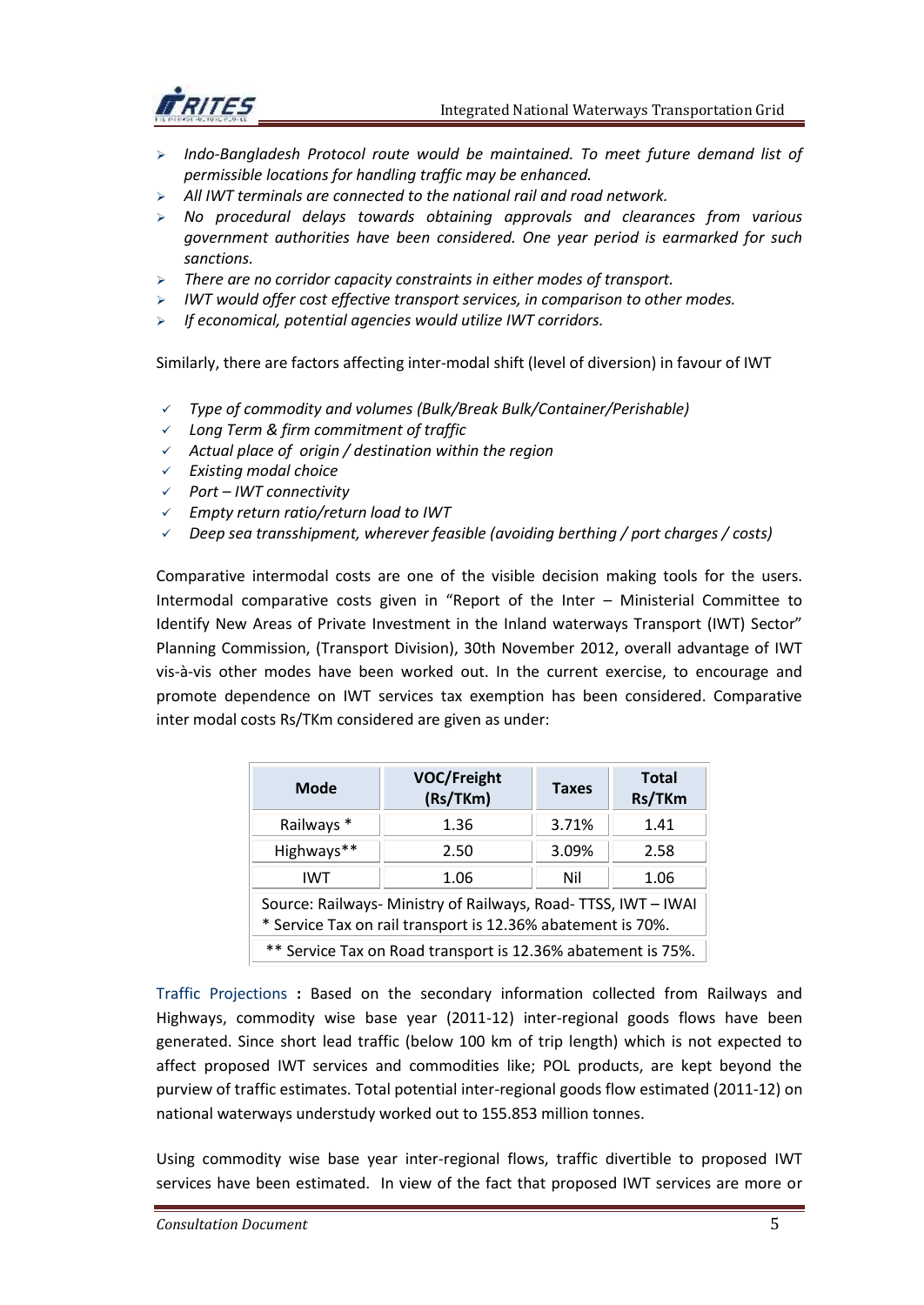

less likely to be introduced afresh, under different assumptions, three scenario approach have been adopted, i.e. optimistic, most likely and pessimistic. Base year divertible traffic estimated under most likely scenario worked out to 142.46 million tonnes on all the six National Waterways whereas for National Waterways proposed to be a part of the National Waterways Grid, total divertible traffic is estimated as 83.15 million tonnes.

To estimate future volumes of cargo between different pairs of points on proposed National waterways, appropriate raising factors have been applied on Base year divertible traffic. For railways, past growth trend formed basis to work out raising multipliers, whereas for road sector traffic, raising factors recommended in  $12<sup>th</sup>$  Five Year Plan have been used.

Under most likely scenario divertible traffic estimated for the years 2016-17 and 2031-32 worked out to 186.21 million tonnes and 415.72 million tonnes on all the six National Waterways as against 108.32 million tonnes and 240.22 million tonnes worked out for National Waterways Grid, respectively.

IWT Terminals: With a view to handle estimated terminal year's traffic (2031-32) of 83.15 million tonnes on all the six National Waterways, potential IWT Terminals have been identified at 27 locations and requisite facilities have been proposed. As revealed from past studies many of the existing IWT terminals are of semi permanent type (Floating Pontoon with gangway) with manual handling. To handle bulk cargo viz., coal, limestone, building material, cement, etc. RCC terminal with mechanical material handling facilities like conveyors, mobile cranes etc shall be required. Further, for handling bulk cargo at port connectivity (IWT- Major Port) locations, requirement of Trans-shippers have been assessed and proposed.

Overall IWT Terminal Development costs involved; Rail Connectivity cost (BG), Road Connectivity Costs (2-Lane), Warehousing facilities, Berth development costs and Cargo handling facilities. To handle 2.5-3.0 million tons of cargo, including belt conveyor the terminals development cost on normative basis worked out to Rs. 65.0 crores as against Rs. 50.0 crores without belt conveyor system.

Overall costs for provision of requisite terminal facilities at identified high density IWT terminals worked out Rs. 3179.7 crores comprising Rs. 930 crores on provision of road connectivity, Rs. 454.7 crores on provision of BG rail linkage and Rs. 1795.0 crores towards development of terminal facilities.

Consultations Required: Keeping in view the role of IWAI, it is suggested that concerned Ministries/Departments may be consulted for requisite inputs. As assumed to provide Twolane road connectivity between the proposed IWT terminals and the nearest existing State Highway or National Highways, concerned agencies may vary from place to place, depending upon the road link to be established. Since, the current exercise is limited to secondary source of information, it is further suggested that concerned agencies like; State Public Works Deptt. National Highway Deptt. (NH Div.), National Highway Authority of India (NHAI), State Land & Revenue Authority (for acquisition of land for construction or expansion of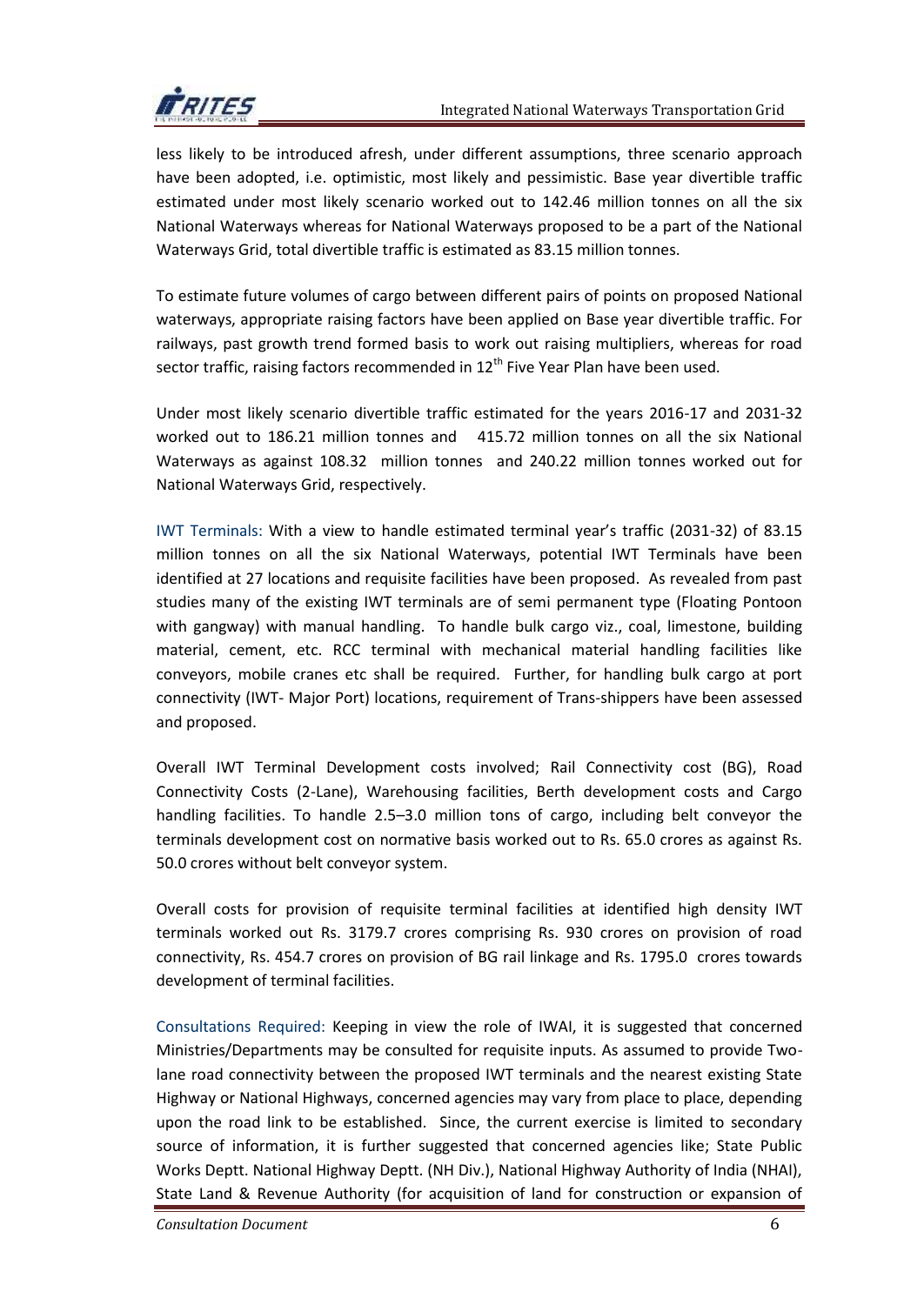

roads), may please approached to furnish accurate details to arrive at cost estimates. National Waterway wise identified high density IWT Terminals and their neatest existing road links are given below.

Similarly, all the identified high density IWT terminals are required to establish rail connectivity between IWT Terminal and nearest working railhead for inter-modal transfer of cargo. It is pertinent to note that in the current exercise nearest railhead suggested is because of its proximity rather than its workability to provide necessary rail connection/linkage. National Waterway wise identified high density IWT Terminals and their nearest existing railway stations are given below:

| <b>National</b><br><b>Waterways</b> | SN.            | <b>Name of IWT Terminal</b>  | <b>Nearest</b><br>NH/SH | <b>Nearest Railhead</b> | Gauge                   |
|-------------------------------------|----------------|------------------------------|-------------------------|-------------------------|-------------------------|
| NW1                                 | $\mathbf{1}$   | Haldia                       | NH - 41                 | Haldia                  | BG                      |
| NW1                                 | $\overline{2}$ | Katwa                        | $NH - 6$                | Katwa                   | BG                      |
| NW1                                 | 3              | Hazardwari                   | <b>SH</b>               | Murshidabad             | BG                      |
| NW1                                 | 4              | Behrampur                    | NH -34                  | Behrampur               | <b>BG</b>               |
| NW1                                 | 5              | Farakka                      | NH -34                  | Farakka                 | BG <sub>r</sub>         |
| NW1                                 | 6              | Sahebganj (Samdaghat)        | NH - 80                 | Sahebganj               | BG                      |
| NW1                                 | 7              | Bhagalpur                    | <b>NH-80</b>            | Bhagalpur               | $\mathbf{B} \mathbf{G}$ |
| NW1                                 | 8              | Barh                         | <b>NH-30A</b>           | Barh                    | BG <sub>r</sub>         |
| NW1                                 | 9              | Rajghat(Varanasi)            | NH - 7                  | Mugalsarai              | BG                      |
| NW1                                 | 10             | G.R.Jetty-2 (Kolkata)        | <b>SH</b>               | Kidderpore              | BG                      |
| NW1                                 | 11             | Patna (Gaighat)              | NH - 19                 | Gulzarbagh              | BG                      |
| NW <sub>2</sub>                     | 12             | Jogighopa (Bongaon)          | NH - 31 B               | Jogigopa                | <b>BG</b>               |
| NW <sub>2</sub>                     | 13             | Tejpur                       | NH - 37                 | Tezpur                  | BG                      |
| NW <sub>2</sub>                     | 14             | Neamati (Jorhat)             | NH - 37                 | Jorhat                  | BG                      |
| NW <sub>2</sub>                     | 15             | Saikhuaghat Ghat/Dibrugarh   | NH - 52                 | Dibrugarh               | BG <sub>r</sub>         |
| NW <sub>2</sub>                     | 16             | Pandu (Guwahati)             | NH - 37                 | Kamakhya                | BG <sub>r</sub>         |
| NW <sub>3</sub>                     | 17             | Kottapuram                   | NH-17                   | Aluva                   | $\mathbf{B} \mathbf{G}$ |
| NW <sub>3</sub>                     | 18             | Aluva                        | NH - 47                 | Aluva                   | <b>BG</b>               |
| NW <sub>3</sub>                     | 19             | Kollam                       | NH - 47                 | Kollam                  | BG                      |
| NW3                                 | 20             | Alappuzhac (RCC Jetty Exist) | NH - 47                 | Alappuzha               | $\mathbf{B} \mathbf{G}$ |
| NW4                                 | 21             | Kakinada/Kakinada Port       | NH - 214                | Kakinada                | BG                      |
| NW4                                 | 22             | Muktiyala / Guntur           | <b>SH</b>               | Guntur                  | BG                      |
| NW4                                 | 23             | Vijayawada                   | NH - 9                  | Vijayawada              | BG                      |
| NW <sub>5</sub>                     | 24             | Talcher                      | NH - 23                 | Talcher                 | <b>BG</b>               |
| NW <sub>5</sub>                     | 25             | Paradip / Dhamra             | <b>NH-5A</b>            | Paradip                 | BG                      |
| NW6                                 | 26             | Silchar                      | NH - 151                | Silchar                 | MG/BG                   |
| NW <sub>6</sub>                     | 27             | Karimganj                    | NH - 151                | Karimganj               | MG/BG                   |

### **Nearest Road & Rail Locations Requiring Consultations**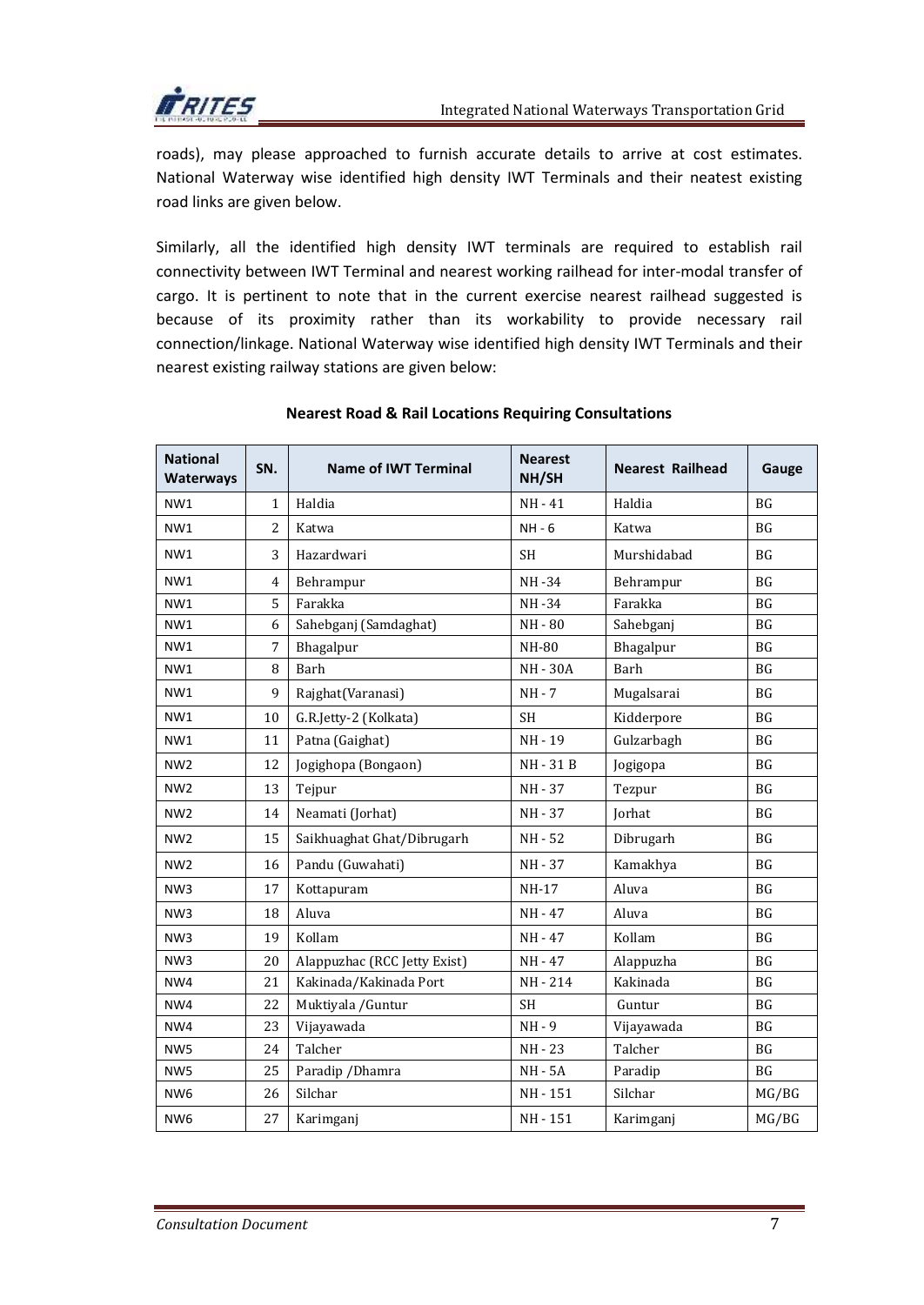

Port connectivity also requires adequate support from concerned agencies for successful implementation of the proposed scheme. In view of this the Government has laid emphasis on the creation of port infrastructure to handle the cargo and its smooth evacuation. Unless matched with connectivity infrastructure, the increased cargo would result in congestion and undermine the competitiveness of Indian industry at large. The best and economical way of evacuation of imported traffic at port is by Inland Water Transport mode using barges. Similarly, the inbound traffic to the port, i.e., export oriented cargo can also reach the sea port from its hinterland by barges using waterway mode.

It is important to add that all the waterways under study have direct excess to one or more of the India's major ports. On the one hand NW1 has common route with Kolkata and Haldia ports, NW2 and NW6 are connected to these ports by using protocol route through Bangladesh. Similarly NW3 covers Cochin Port, NW4 has established connectivity with Kakinada, Chennai and Ennore Ports and NW5 has connected to Dhamara and Pradip ports. Since all major ports act as an independent traffic generating hub, quantities and type of incoming and outgoing traffic dealt with at these ports plays an important role to boost IWT services.

National Waterway's connectivity to the existing Sea Port has been examined based on available National Hydrographic Charts and On-line satellite imaginaries. Prevailing port tariffs relevant to the identified IWT cargo have been collected from the respective ports for transshipment to IWT vessels. The loading / unloading of bulk cargo like coal and iron ore can be organized in two ways as stated below:

- 1. Using transhipper directly from the mother vessel anchored offshore and
- 2. Through the existing ports like Haldia, Kolkata, Paradip, Dhamara, Kochi, Kakinada, Krishnapatnam, Ennore

Evacuation of traffic through the existing ports, finger jetties as proposed in the report are required to be provided at all the waterway connected ports for transshipment of the traffic from sea vessel to the IWT barges.

IWT Terminal Appraisal: Financial Appraisal of the investment to be made in providing infrastructural facilities has been worked out using normative costs and benefits assuming three types of terminals. IWT Terminal Proposed to Handle General Cargo only, IWT Terminal Proposed to Handle Captive Cargo only and IWT Terminal Proposed to Handle Captive Cargo plus other General Cargoes.

For estimating the financial internal rate of return (FIRR), thirty years period has been considered, although traffic growth upto 2031-32, and kept constant thereafter. Three year construction period have been envisaged and actual revenue generation starts from 2016 onwards. Accordingly Capital investment of the project have also been staggered to three years i.e. 25 per cent of the investment is considered in the first year of the construction period followed by 50 per cent in second and 25 in the third year.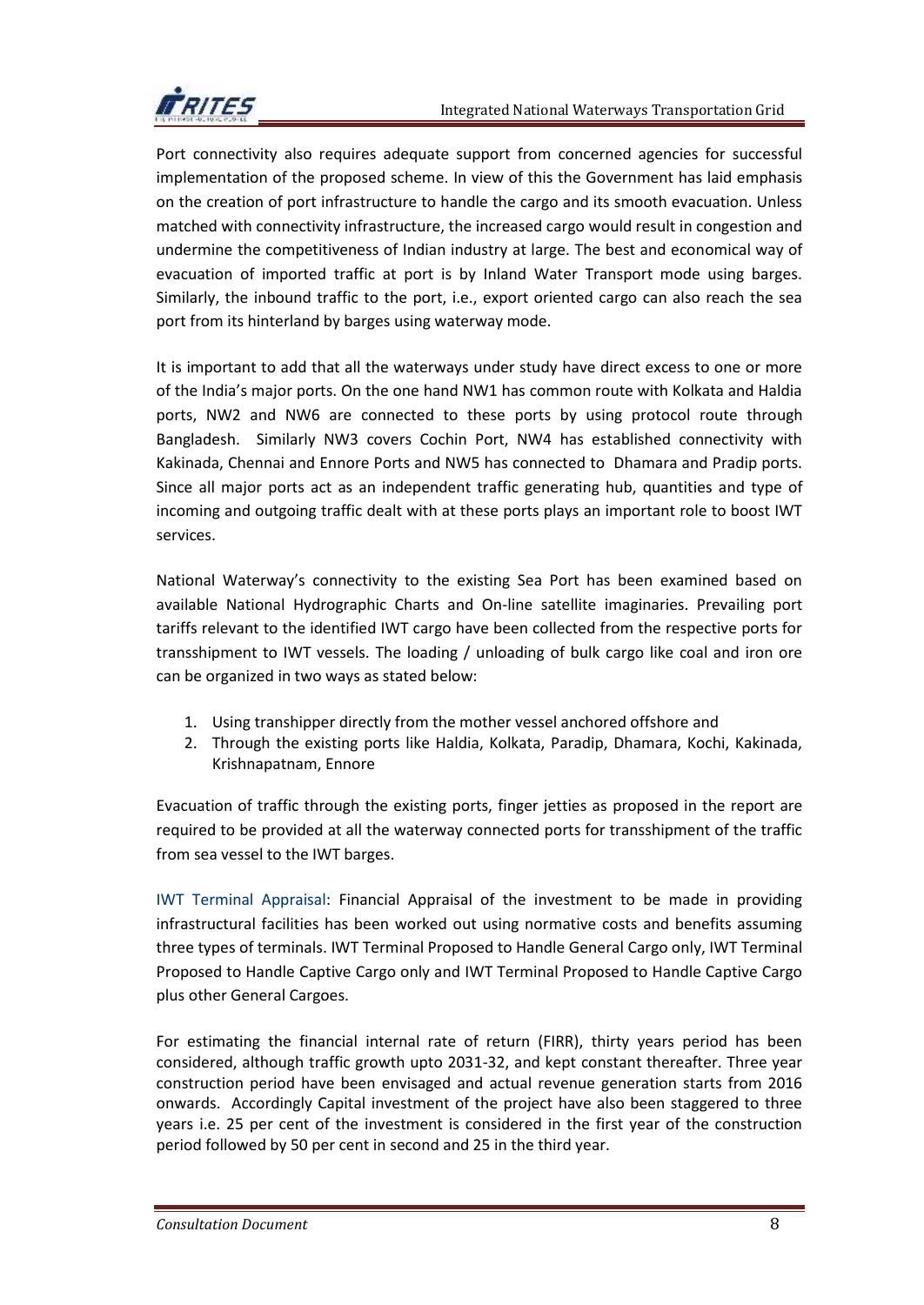

Project / Investment Appraisal for IWT terminals designed to handle only General Cargo with the capital investment of Rs. 50 crores, proposed terminal is likely to generate Financial Internal Rate of Return (FIRR) of about 10.86% . For IWT terminals designed to handle Captive Cargo only Financial Internal Rate of Return (FIRR) of about 6.38%. Similarly Project / Investment Appraisal for IWT terminals designed to handle both Captive Cargo and General cargo is likely to generate Financial Internal Rate of Return (FIRR) of about 10.81%. The exercise is purely indicative in nature, which requires to be assessed with facts and figures to arrive at more realistic results. Actual cost of the terminal may reduce, where partial IWT Terminal facilities are already available. On revenue side, traffic estimated pertains to primary hinterland of each terminal, the traffic volumes are likely to improve when traffic contribution from adjoining regions (which are not recommended under priority) is also considered. It is also to be submitted that, IWT being cost effective mode of transport is expected to generate sizeable volume of induced traffic, which also was kept beyond the purview of the current study, would effect in increase of terminal capacity utilization resulting in to higher rate of return on capital investment.

On providing required infrastructure facilities to attract IWT traffic on all proposed Waterways, private sector investment of Rs. 56992.0 crores have been envisaged in terms of providing required number of vessels and to meet regular operation and maintenance costs thereof, in the base year to handle estimated traffic volumes. Overall private sector contribution exclusively for Eastern Grid waterways works out to the tune of Rs. 33260.0 crores to handle base year traffic.

## **Conclusions**

Based on foregoing analysis, following have been concluded:

- *High density potential IWT Terminals that can attract 80 per cent or above volumes of traffic on National Waterways have been identified for immediate consideration. On National Waterway-1, eleven locations have been suggested, as against five IWT terminals on NW2, four on NW3, three on NW4, only two each on NW5 and NW6.*
- *Deep Sea Transhipment of imported coal, by providing Tran-shippers has been concluded.*
- *To facilitate handling of bulk cargo like Coal, Iron ore etc., belt conveyor system have been proposed.*
- *Infrastructure development to meet traffic projections up to 2031-32, is suggested subjected to the detailed study of each proposed terminal, independently.*
- *Rail, Road & Port connectivity up to identified IWT Terminals to develop Integrated National Waterways Transportation Grid have been suggested. For each proposed/identified IWT Terminal independent study to firm up rail and road needs to be conducted*
- *Infrastructure development costs (on normative basis), comprising; Fairway development, Terminal Construction/Up-gradation, Rail, Road & Port connectivity established.*

#### **Recommendations**

Based on through examination of secondary information as well as primary data collected through limited sources, a set of recommendations have been put forth.